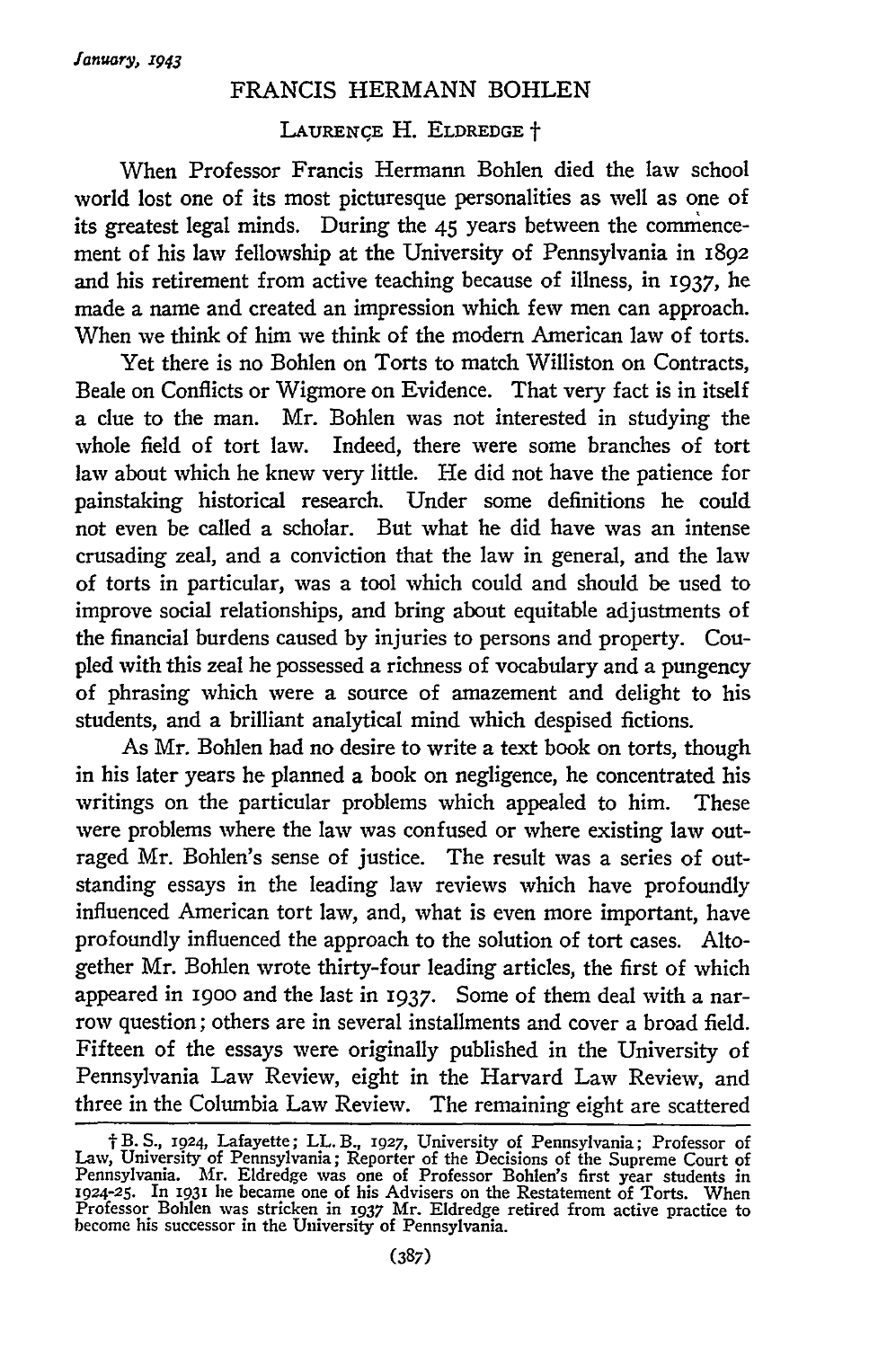through a like number of legal periodicals. In 1926 the essays published up to that time were collected together and republished in *Studies in the Law of Torts.* Mr. Bohlen's last article, *Fifty Years of Torts,* was published in **1937** after he was stricken with illness. It is a peculiarly appropriate swan song because the significant changes in American tort law recorded therein are in numerous instances the result of Bohlen's own influence. It is interesting to note that his first essay dealt with the law of contracts, not torts, and two others with questions of the law of evidence. All the others are directly or indirectly concerned with the law of torts. The two essays on evidence reflect the fact that Mr. Bohlen also taught this course, though he despised it and was shocked by the archaicness of many of the rules of evidence.

In order to appraise the calibre of Mr. Bohlen's creative thinking, it is necessary to understand the general approach to the study of law at the turn of the century. Though there were a few voices, such as Pound and Holmes, urging the view which is now commonplace, the prevailing attitude in the courts was one which placed *stare decisis* above all other rules. Judges said they had no power to make law, that that function must be left to the legislature. Opinions frequently reflected a greater interest in determining how Lord Coke would have decided the case than in ascertaining the social consequences of the decision in a world which had passed through the industrial revolution. In law schools more emphasis was laid on the sccpe of trespass *vi et armis* and the limitations of the action on the case than on determining how far society can protect the interest in bodily integrity without unduly interfering with the interest in freedom of individual action. Many people denied there was any "law of torts". In i886 Sir Frederick Pollock said that "the contention **. . .** seems opposed to the weight of recent opinion among those who have fairly faced the problem", and he wrote his excellent text book "to show that there really is a law of torts".

Mr. Bohlen retired from practice in 1898 at the age of thirty, and started on the career which was to occupy him the rest of his life. He brought a different attitude to his teaching. He was not much interested in the decisions in the Year Books. He was deeply concerned with the age in which he was living. He believed that the right to compensation for injury should be determined primarily in the light of contemporary conditions. He believed that recovery should be permitted in many situations where prevailing law denied it. Yet he came from the propertied class and his views must have been anathema to many of his friends and associates, particularly to some of his later cronies at the exclusive and conservative clubs to which he belonged.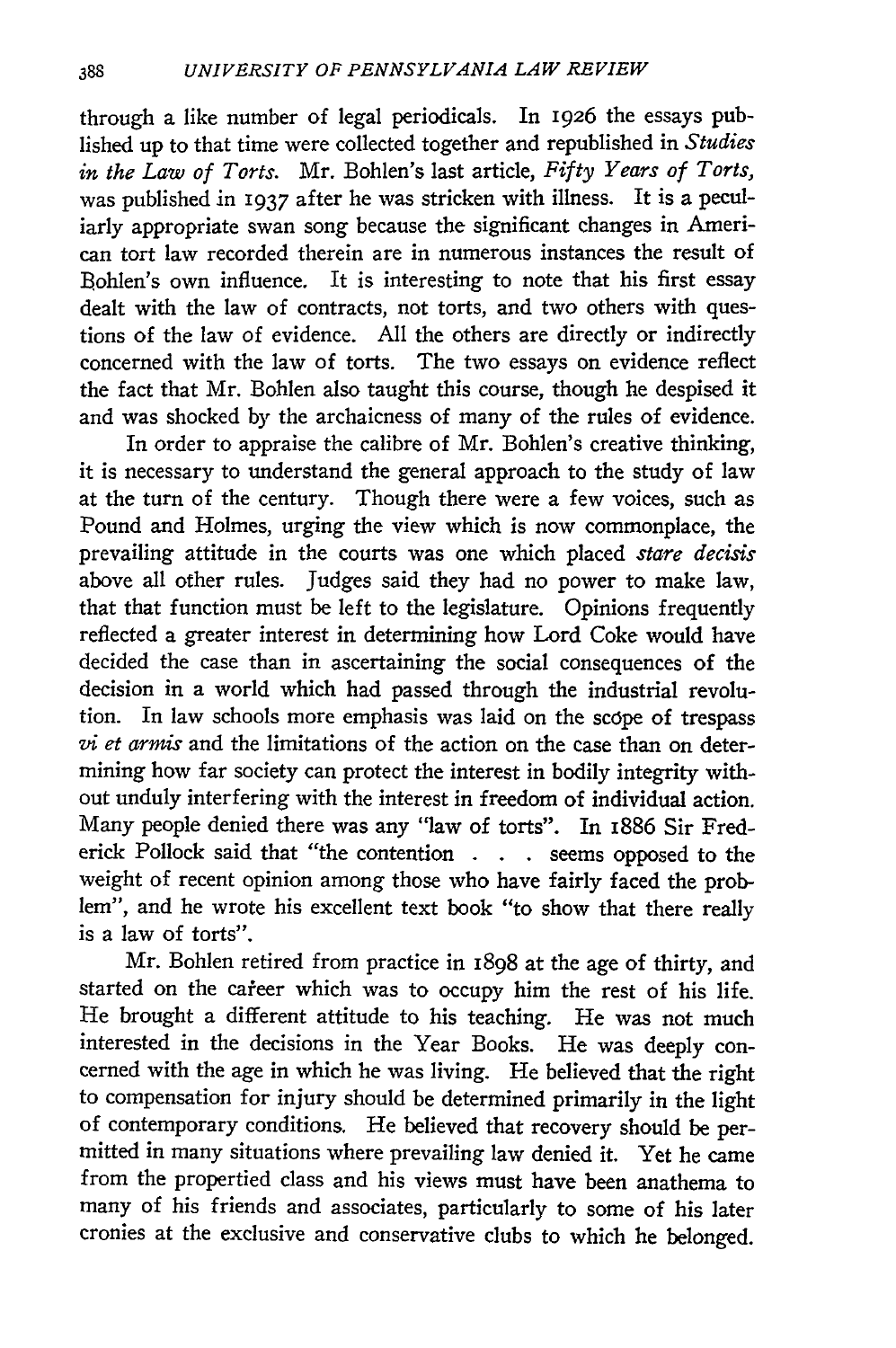In **1902** Mr. Bohlen published his essay on *The Right to Recover for Injury Resulting' from Negligence without Impact,* and argued in favor of such liability. The authorities were then sharply divided. Today the Bohlen view is accepted by the great weight of authority and in the minority of states which deny liability their rule is confined within narrow limits.

In the results which it achieved, one of the most far-reaching of Mr. Bohlen's articles is *The Basis of Affirmative Obligations in the Law of Torts* which appeared in three installments in 19o5. It was then the settled law that the manufacturer of a chattel owed no duty of care to the ultimate user, except where foods, drugs, or explosives were involved. Judge Sanborn had reiterated the rule in 1903 in *Huset v. I. I. Case Threshing Machine Co.* Mr. Bohlen attacked this opinion with a pulverizing pen and with devastating effect. Eleven years later Judge Cardozo wrote his best known torts opinion in *MacPherson v. Buick Motor Co.,* in which he referred to Bohlen's "trenchant criticism" and laid the basis of the present law along the lines Bohlen had suggested. Judge Cardozo wrote many great torts opinions and it is not detracting from his name to say that he frequently reflected views first expressed by Mr. Bohlen. I well remember mentioning Mr. Bohlen to Judge Cardozo on one occasion. That magnificent, kindly face lighted up with enthusiasm and he said "He is a great man, a great Master of Torts". Such was the tribute of the great torts judge to the great torts teacher.

Space prohibits an analysis of other essays and their effect. Two of the most important later ones are *Misrepresentation as Deceit, Negligence or Warranty* published in 1929 and *Old Phrases and New Facts* published in **1935.**

The literary quality of Mr. Bohlen's essays varies considerably. Particularly in the earlier ones, long complicated sentence structure makes for difficult reading. But the thought is there, and Mr. Bohlen was ever impatient of details.

Aside from his essays Mr. Bohlen's most significant contribution to law school students and teachers was his *Cases on Torts,* the first edition of which was published in **1915.** The later editions reflect Bohlen's own development and the third edition, published in 1928, was adopted in more than eighty law schools and is still the best case book available.

The work which Mr. Bohlen did in the field of workmen's compensation legislation is not so well known outside of Pennsylvania, but it is another significant accomplishment. Today the right to compensation is accepted as a matter of course. Forty years ago, it was fought bitterly in many quarters. Mr. Bohlen was appalled **by** the frequency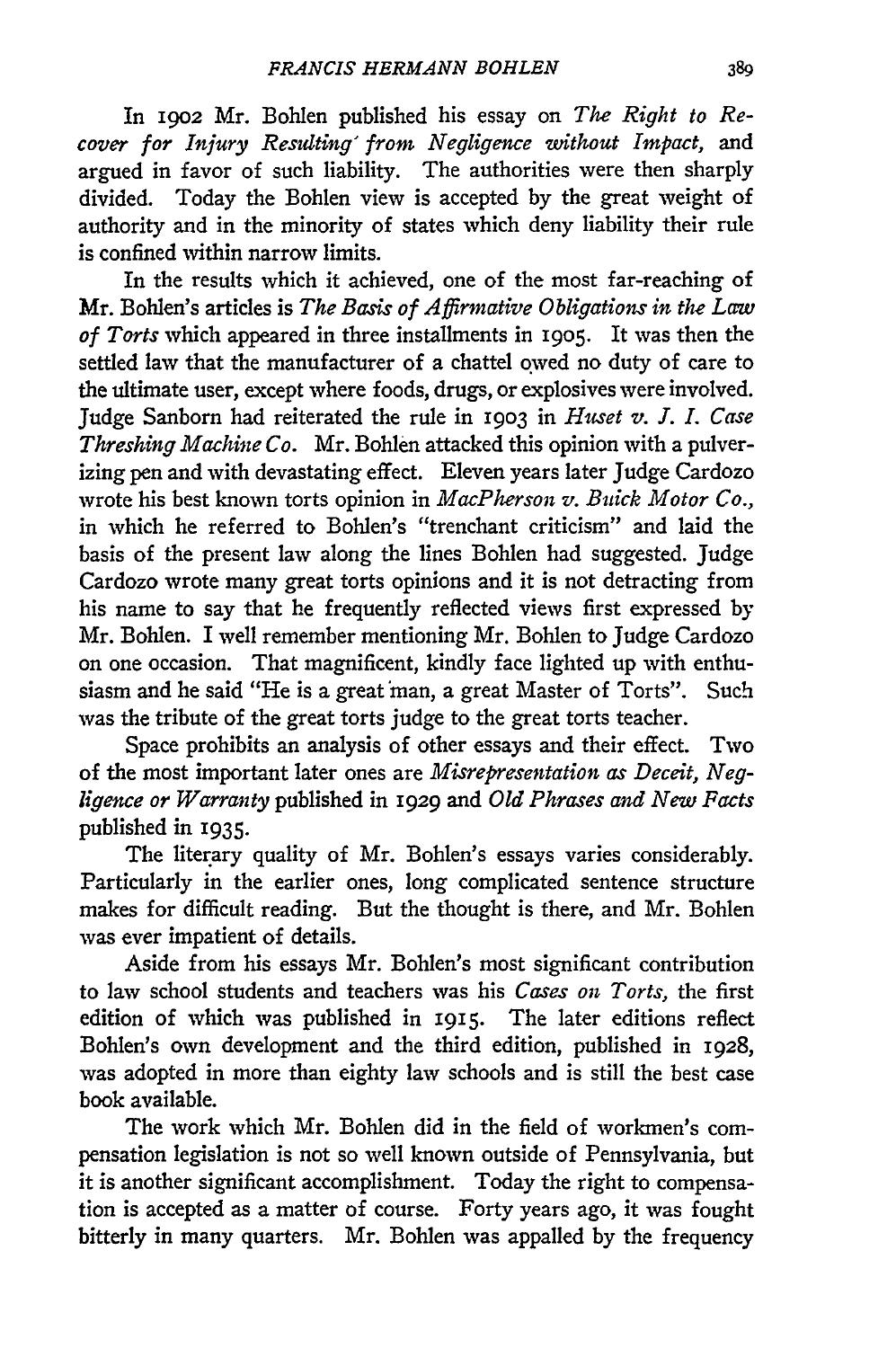of unnecessary industrial accidents and by the fact that the workman or his dependents obtained substantial compensation in less than five per cent of the industrial accident cases. He believed that the common law rules relating to compensation for injured workmen were barbarous. But with his practical common sense he realized they were too deeply imbedded to be rooted out by anything short of legislation. He also saw that the delays and expense incident to recoveries for compensable industrial accidents could only be eliminated by sweeping legislative reforms of procedure. He made a study of the English and European legislation and of every American statute on the subject. As secretary of the Pennsylvania Industrial Accidents Commission, which was created pursuant to the provisions of the Act of June **14, 1911,** P. L. 917, he played a leading part in drafting the Workmen's Compensation Act which was introduced in the **1913** legislature but did not pass. Undaunted by this setback, he continued his efforts and drafted the acts which were enacted in **1915** and still remain the basic law in Pennsylvania. From **1915** to 1922 he served as Counsel for the then newly created Pennsylvania Workmen's Compensation Board and the State Workmen's Insurance Fund. In that capacity he worked out many of the details of administering the compensation law. How far Mr. Bohlen's thinking was ahead of the Pennsylvania Bar of that period may be indicated by the fact that the printed proceedings of the Pennsylvania Bar Association for the period between I9io and the passage of the Act of **1915** do not contain a single reference to the subject. The annual reports of the Committee on Law Reform are silent with respect to the need for any workmen's compensation legislation, and no other committee report reflects the thought that the lack of speedy and certain compensation in industrial accident cases in a great industrial state was an intolerable social evil of that time.

From Mr. Bohlen's appointment as a lecturer in the University of Pennsylvania Law School in 1898 until his retirement in 1937, he was continuously engaged in teaching law except for the academic year **1903-04** when he was granted a leave of absence. During his entire teaching career, Mr. Bohlen was on the faculty of the University of Pennsylvania with the exception of the three years between 1925 and 1928 when he was Langdell Professor of Law at Harvard. Mr. Bohlen became full professor of law in the University of Pennsylvania in **1905.** From **1914** to **1925,** and from his return to the University in 1928 until his retirement, he held the chair of Algernon Sydney Biddle Professor of Law. In addition to torts and evidence he taught quasi-contracts. It is a curious feature of the American law school set-up that a man who becomes an authority in one enormous field of law, and needs all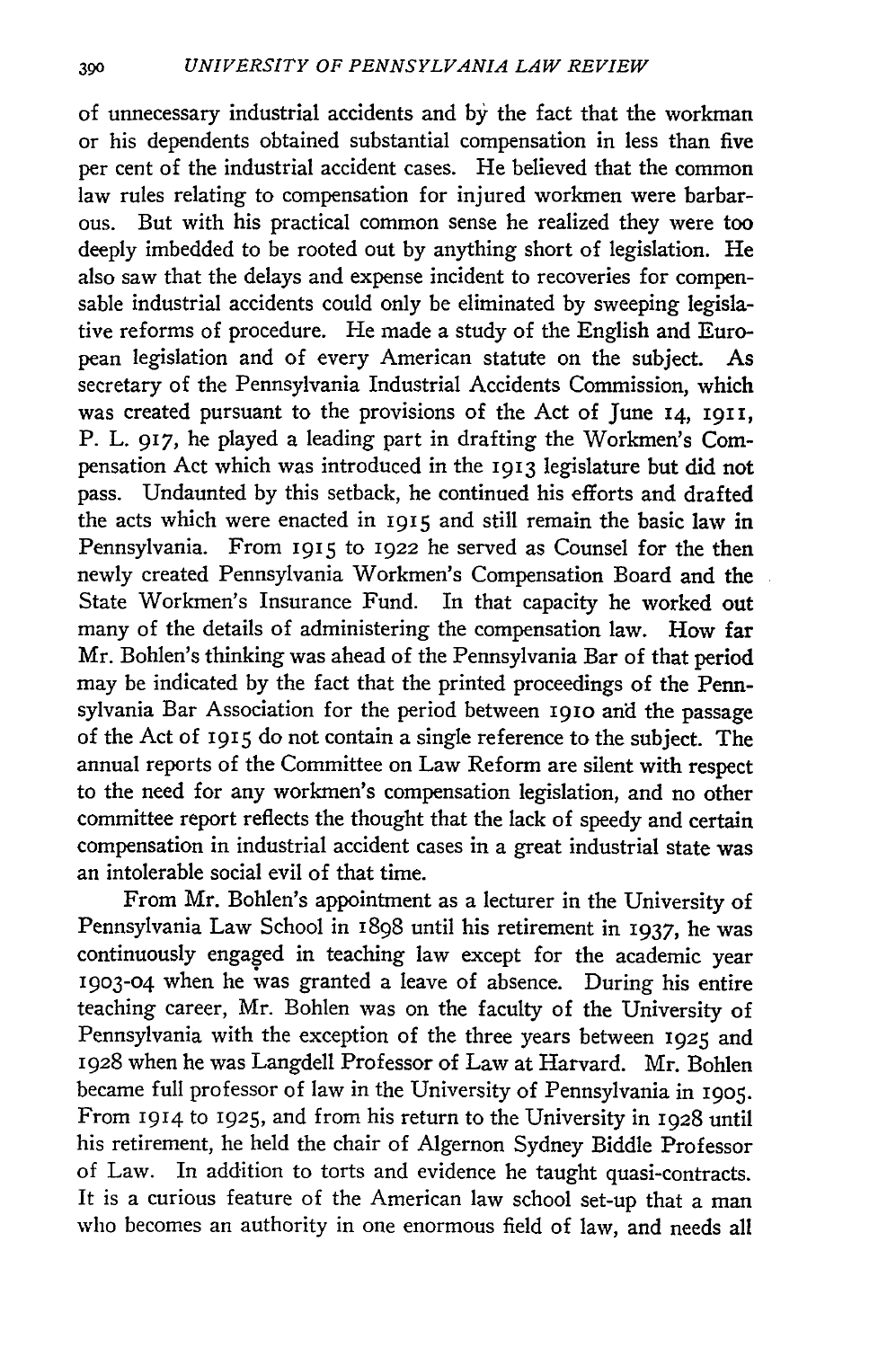of his time to work in that field, is frequently compelled to divert much of his time and energy to teaching other unrelated subjects about which he has a very inferior knowledge.

As a teacher of Torts to first year students Mr. Bohlen was picturesque in dress and speech. Students regularly awaited his appearance to discover what new vision of sartorial elegance he would present. While he used the case system he used the case as a spring-board to jump into a discussion, principally by Bohlen, of all the points it brought to his mind. His repartee with students was a source of delight to the class and at times it rose to dazzling brilliance. From a broad literary background Mr. Bohlen drew forth anecdote and quotation to make his points. He realized with Holmes that "A word is not a crystal, transparent and unchanged; it is the skin of a living thought and may vary greatly in color and content according to the circumstances and the time in which it is used," and that much of the confusion in the law results from a failure to agree on definitions. Mr. Bohlen's quotation from *Punch* of "I expected the unexpected but this was unexpected" gave me a clearer idea of an "extraordinary" intervening force than any statement I have heard since.

Mr. Bohlen despised mediocrity and made short shrift of the stupid student. He was often impatient and unreasonable. In one class he gave the ingenious illustration of a defendant who hung a red lantern on the plaintiff's front door in order to reflect upon her chastity, and then asked whether that should be classed as slander or libel. The class was amused by the facts and burst into a roar of laughter, whereupon Mr. Bohlen slammed his book on the desk, muttered something about "prurient minds" and walked out of the room. Even in the perspective of eighteen intervening years that reaction, particularly from a man whose own thought and speech were frequently ribald and Rabelaisian, still seems to me to have been wholly unwarranted. Yet it was typically Bohlen to flare up suddenly and without cause.

Former students differ on the question of Mr. Bohlen's greatness as a teacher of Torts to first year law students. When I sat under him in 1924-25, I had the impression he had forgotten how ignorant first year students are and how hard it is for them to understand legal concepts which to him were self-evident. Consequently, I felt that he was talking over my head much of the time. Also, Mr. Bohlen frequently went off on tangents and rode rapidly away in all directions, leaving his students far behind him. Some other students praised his teaching highly and all of us agreed at the end of the course that we had learned more tort law than we had realized we were absorbing.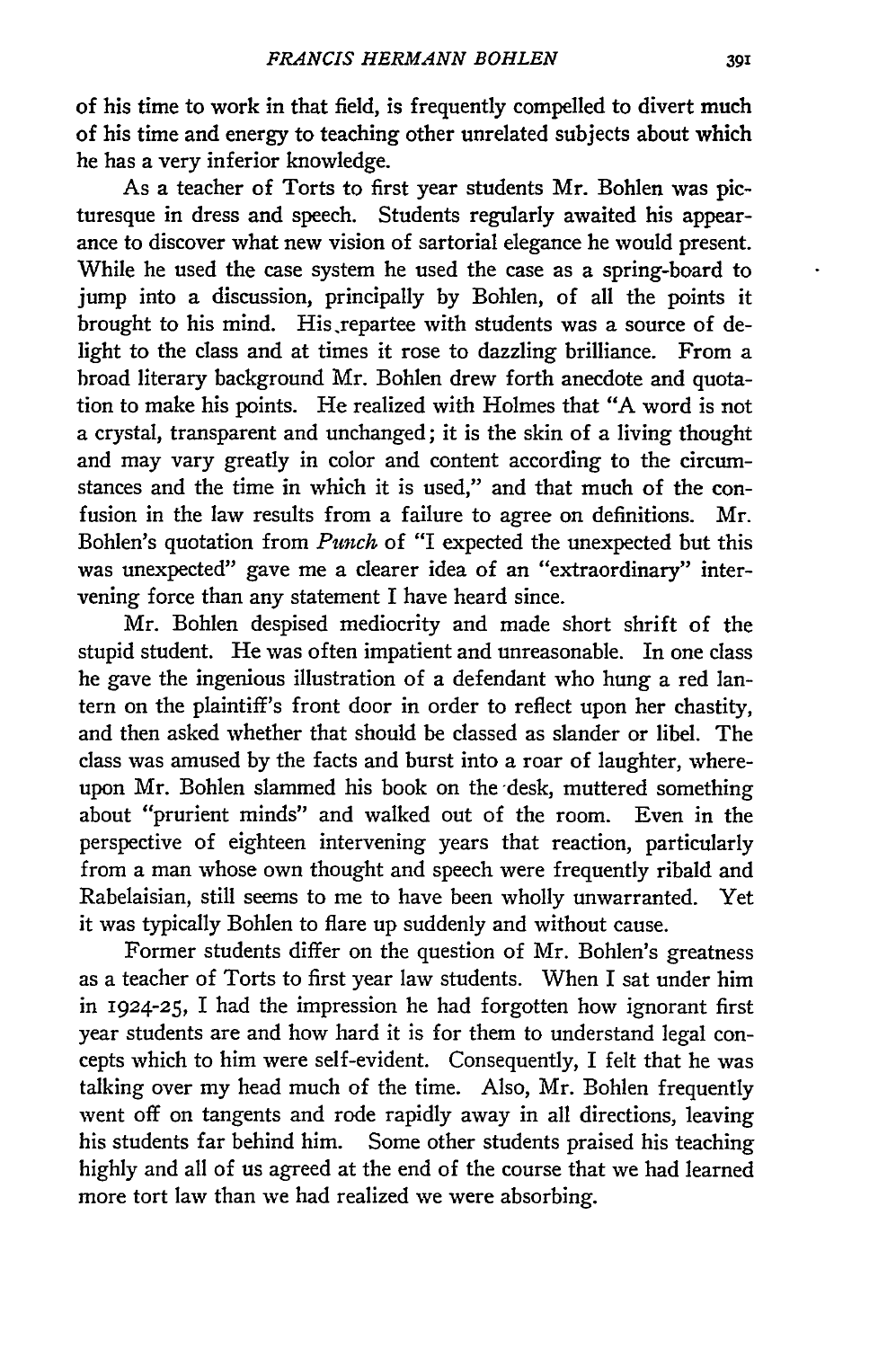Yet I am sure I never appreciated Mr. Bohlen's greatness fully until I sat with him years later in the torts conferences of The American Law Institute.

When the Institute started to restate the law of torts, it was natural for it to select Mr. Bohlen as Reporter, and he served actively in that capacity from 1923 until illness struck him down in 1937. It is still too early to appraise his work finally, but there seems little doubt it will have enormous influence in molding the future tort law of America along lines Mr. Bohlen believed desirable. The chance to restate rules where there was considerable case authority in conflict, gave Mr. Bohlen his great opportunity to choose the rule which appealed to him as best suited to meet the needs of contemporary conditions. Such was the authority of his name and the strength of his arguments that his views generally prevailed in the Institute. An outstanding example of the Institute's adoption of a small minority view is seen in Section 6o of the Restatement of Torts, which provides that consent to conduct constituting a crime does bar a tort action for an invasion of bodily integrity resulting from such conduct. Mr. Bohlen wrote an article in **1924** condemning the majority rule to the contrary and the arguments he used there proved unanswerable in the Institute discussions.

In the torts conferences with his Advisers, Mr. Bohlen did not have to worry about talking over their heads. They constituted a distinguished group of judges, lawyers, and teachers who knew the fundamentals. Mr. Bohlen could let himself go and he did. He used his Advisers as sounding-boards and some of his spontaneous discussions were so brilliant, the Advisers would sit almost breathless for fear of interrupting his train of thought. Often one of them would quietly signal to the stenographer to take down what Mr. Bohlen was pouring out because we knew that when he later tried to recapture it and write it down, he could not reproduce the original sparkle and felicity of expression. In these conferences, Mr. Bohlen was often irritated by criticism and he generally resigned as Reporter at least once during a conference. Yet he was more affected by criticism of his literary style than of his substantive statement of law. He welcomed full discussion of difficult problems and he attached much weight to the opinions of the judges. This was another example of his practicality and his desire to have rules of law fit the realities of life. If the judicial Advisers voted one way and the academic Advisers another, Mr. Bohlen nearly always sided with the former upon the theory that they could determine how the rule would work in actual litigation better than men who had had no actual experience trying or deciding cases. He often changed his own view after hearing the objections of the judges; much